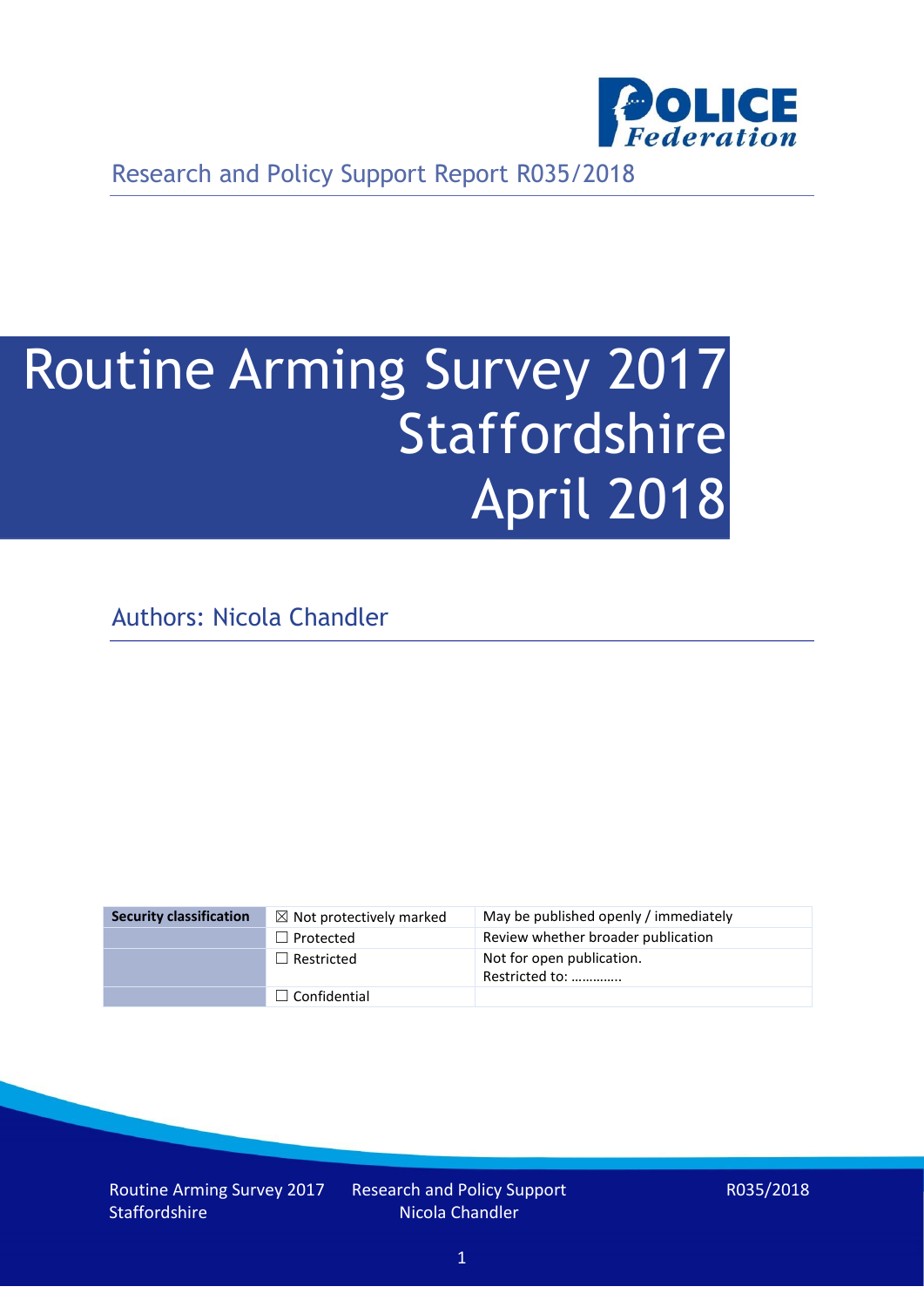## **INTRODUCTION**

This report provides a summary of responses to the PFEW routine arming survey received from respondents in Staffordshire.

The PFEW routine arming survey was open between 31st July and 1st September 2017. The survey asked respondents about their experiences and attitudes in the following areas:

- Satisfaction with their current access to armed support
- Views on routine arming
- Views on other protective measures and equipment
- The number of times respondents had felt their life had been threatened at work in the last two years

Where appropriate, details of average responses for the police service as a whole are also presented, differences between the national and local responses have not been tested statistically and therefore any differences reported are for guidance only and must be treated with caution.

### **RESPONSE RATE AND RESPONDENTS**

553 responses were received from respondents in Staffordshire. This reflects a response rate of approximately 34%, based on Home Office figures from 2017. This compares to a national response rate of 27% of federated rank members.

The findings presented in this report have a margin of error of 4%. This margin of error has been calculated using the number of responses received from officers in Staffordshire compared to the number of officers in the force as a whole. A margin of error of 5% or less is generally considered to be within the normal bounds of academic rigor. If this threshold has not been met, the results from this report must be interpreted more cautiously.

83% of responses from Staffordshire were received from male officers and 17% of responses were from female officers. 76% of respondents were Constables, 17% were Sergeants and 7% were Inspectors or Chief Inspectors.

73% of respondents said that they were in a frontline role.

Routine Arming Survey 2017 **Staffordshire**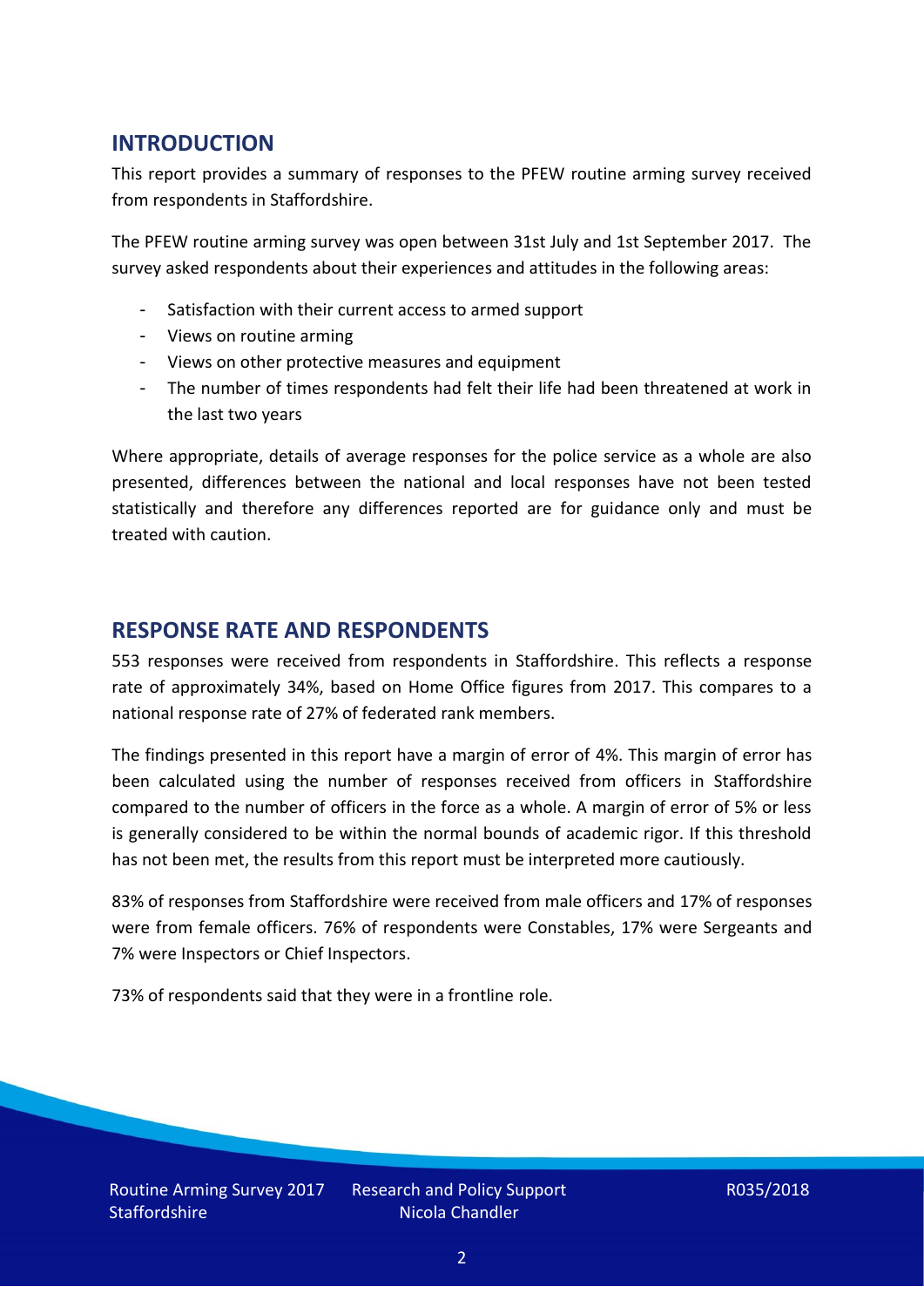# **SATISFACTION WITH CURRENT ARMED SUPPORT**

Of those respondents who had a view, 40% within Staffordshire said that they were either very or fairy satisfied that armed support would be readily available should they require it. In comparison, 60% were either not very or not at all satisfied that armed support would be available.

Nationally, 43% of respondents were either very or fairly satisfied that armed support would be readily available should they require it.

|                                                                                               | <b>Very satisfied</b> | <b>Fairly</b><br>satisfied | Not very<br>satisfied | Not at all<br>satisfied |
|-----------------------------------------------------------------------------------------------|-----------------------|----------------------------|-----------------------|-------------------------|
| How satisfied are you<br>that armed support is<br>readily available should<br>you require it? | 4%                    | 36%                        | 40%                   | 19%                     |

### **VIEWS ON ROUTINE ARMING**

37% of respondents within Staffordshire said that they were in favour of routine arming, insofar as they felt all officers should receive appropriate training and be armed at all times when on duty. This compares to 34% of respondents across England and Wales as a whole.

| All police officers<br>should receive<br>appropriate training<br>and be armed at all<br>times when on duty | All police officers<br>should receive<br>appropriate training<br>and firearms should<br>be issued to them as<br>and when necessary | <b>Firearms should not</b><br>be issued to all<br>police officers, but<br>more officers should<br>receive appropriate<br>training and be issue | The present number<br>of officers who are<br>specially trained to<br>carry firearms is<br>about right |  |
|------------------------------------------------------------------------------------------------------------|------------------------------------------------------------------------------------------------------------------------------------|------------------------------------------------------------------------------------------------------------------------------------------------|-------------------------------------------------------------------------------------------------------|--|
| 37%                                                                                                        | 14%                                                                                                                                | 42%                                                                                                                                            | 7%                                                                                                    |  |

57% of respondents within Staffordshire said that they would be prepared to be routinely armed whilst on duty. Nationally, this proportion was 55%. 10% of respondents within

Routine Arming Survey 2017 **Staffordshire**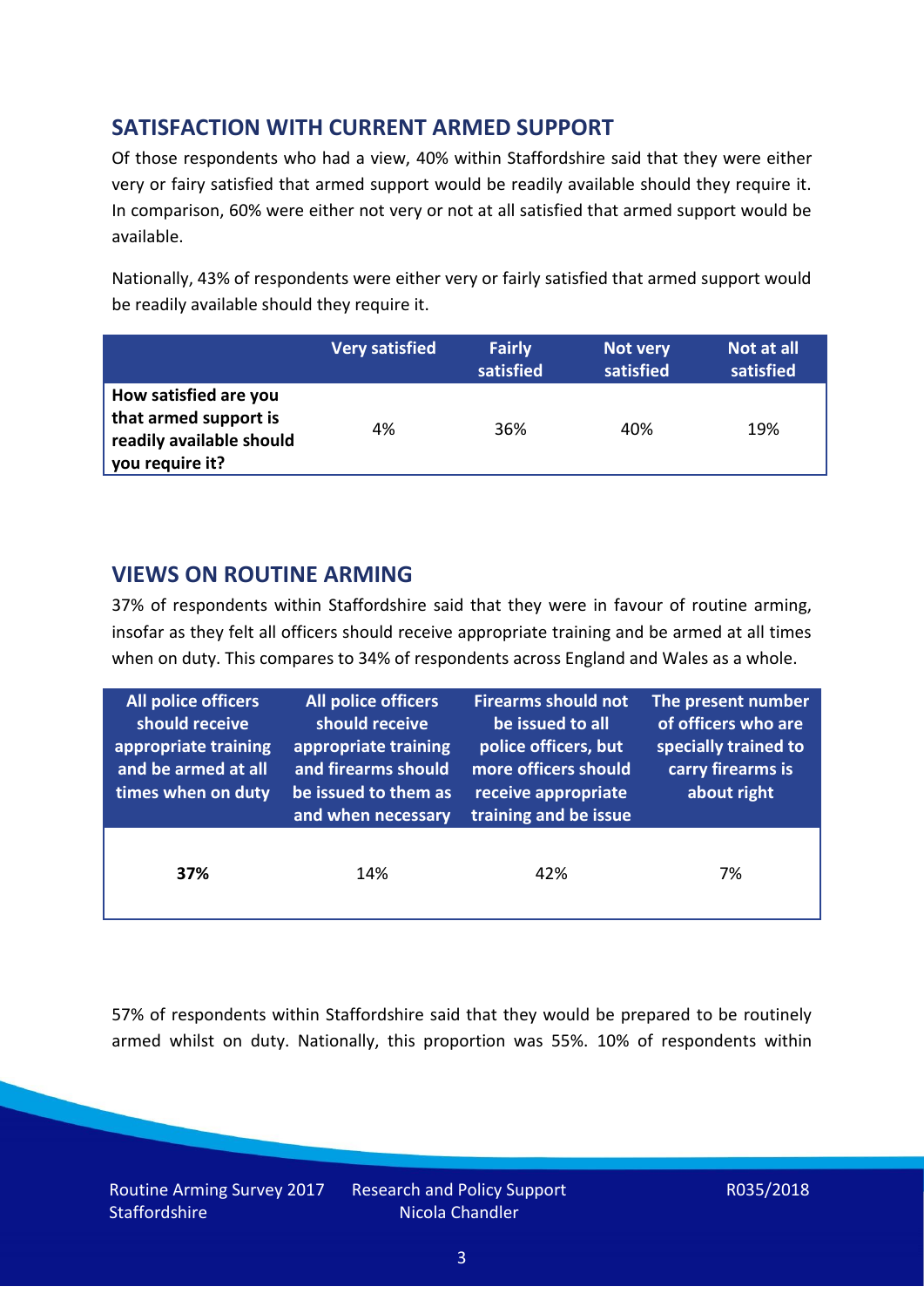Staffordshire, said that they would not carry a firearm whilst on duty under any circumstances, compared to 11% of respondents in England and Wales as a whole.

| I would be prepared<br>to carry a firearm at<br>all times on duty | I would be prepared<br>to carry a firearm<br>whilst on duty if<br>necessary | I would be prepared<br>to carry a firearm<br>whilst on duty if<br>ordered to do so | Under no<br>circumstances would<br>I carry a firearm<br>whilst on duty |
|-------------------------------------------------------------------|-----------------------------------------------------------------------------|------------------------------------------------------------------------------------|------------------------------------------------------------------------|
| 57%                                                               | 20%                                                                         | 13%                                                                                | 10%                                                                    |

### **VIEWS ON OTHER PROTECTIVE MEASURES AND EQUIPMENT**

6% of respondents in Staffordshire (for whom it is applicable to their role), said that they currently had access to double crewing at all times whilst on duty; 63%, said that they wanted access to double crewing at all times whilst on duty.

The proportion of respondents in Staffordshire who said that they have access to double crewing at all times on duty is lower than the national figure, where 11% of respondents have access to double crewing.

39% of respondents in Staffordshire (for whom it is applicable to their role), had access to Taser at all times whilst on duty; in comparison 78% said that they wanted to have access to Taser at all times whilst on duty.

The proportion of respondents in Staffordshire who have access to Taser at all times whilst on duty is higher than the proportion of respondents in England and Wales who had access to Taser at all time, which was 22%.

72% of respondents in Staffordshire (for whom it is applicable to their role), currently had access to Body Worn Video at all times whilst on duty; 88% wanted access to Body Worn Video at all times.

The proportion of respondents in Staffordshire who have access to Body Worn Video at all times whilst on duty is higher than in England and Wales as a whole; nationally 55% of respondents reported having access to Body Worn Video at all times whilst on duty.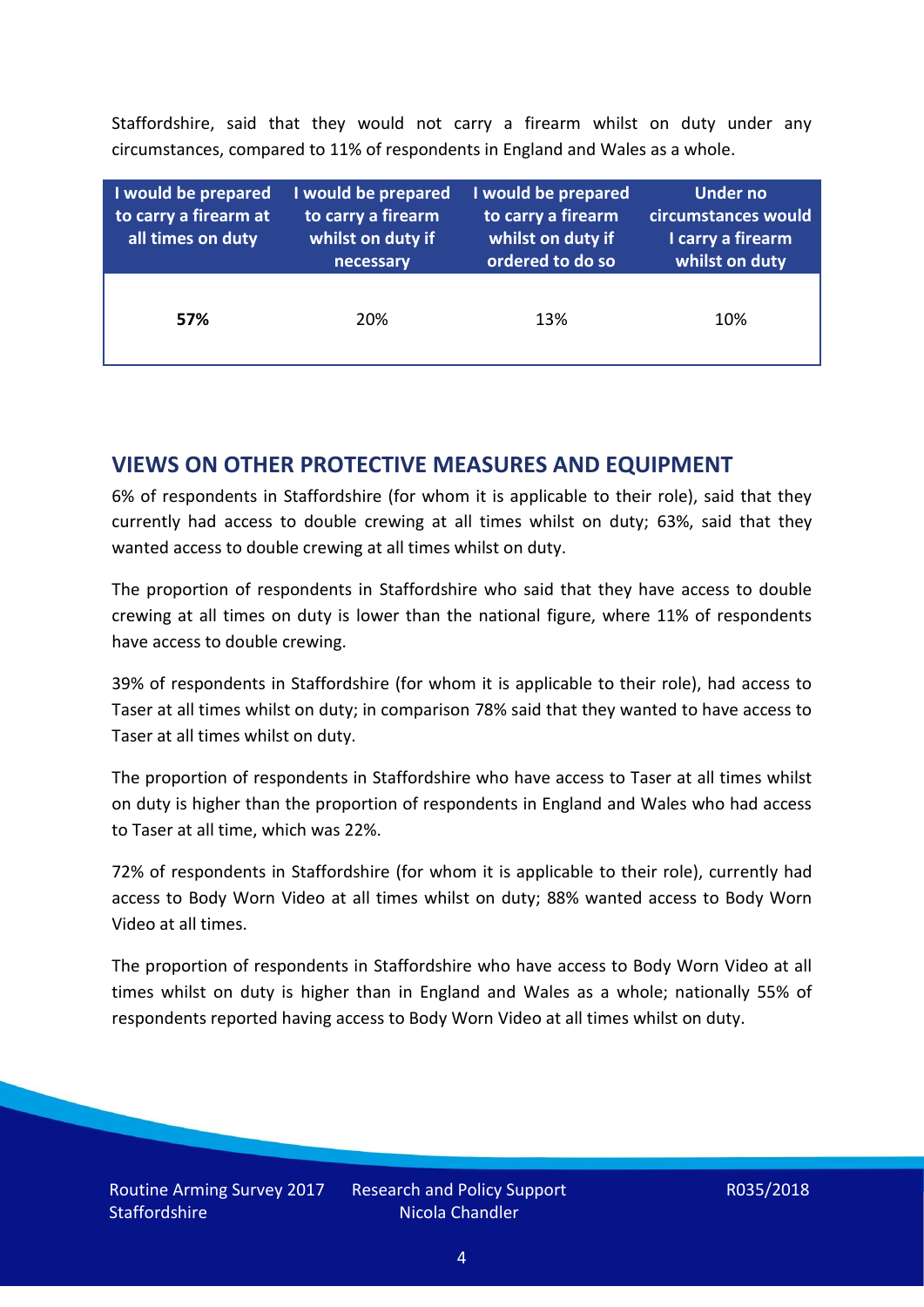| Officers regularly have access to (for<br>whom its applicable to their role): | <b>Double</b><br>crewing | <b>Body Worn</b><br><b>Video</b> | Taser |
|-------------------------------------------------------------------------------|--------------------------|----------------------------------|-------|
| <b>Never</b>                                                                  | 8%                       | 5%                               | 43%   |
| When deemed necessary by an officer<br>with appropriate authority             | 22%                      | 1%                               | 5%    |
| Upon my request whilst I am on duty                                           | 4%                       | 6%                               | 2%    |
| At all times whilst I am on duty                                              | 6%                       | 72%                              | 39%   |

#### **THREATS TO LIFE**

57% of respondents in Staffordshire said that they had felt that their life was in serious danger at least once in the last two years as a result of a threat by a member the public whilst on duty. This is higher than the 54% of respondents within England and Wales as a whole who felt that their life had been in serious danger in the last two years.

A more detailed breakdown of the number of times respondents in Staffordshire felt that their life had been in serious danger in the last two years is provided below.

|                                                                                                                                                                              | <b>None</b> | One | Two | Three to<br>four | Five to<br><b>six</b> | <b>Seven</b><br>or more |
|------------------------------------------------------------------------------------------------------------------------------------------------------------------------------|-------------|-----|-----|------------------|-----------------------|-------------------------|
| How many times in the<br>last two years have you<br>felt that your life was in<br>serious danger as a result<br>of a threat by a member<br>of the public, whilst on<br>duty? | 43%         | 16% | 18% | 14%              | 6%                    | 4%                      |